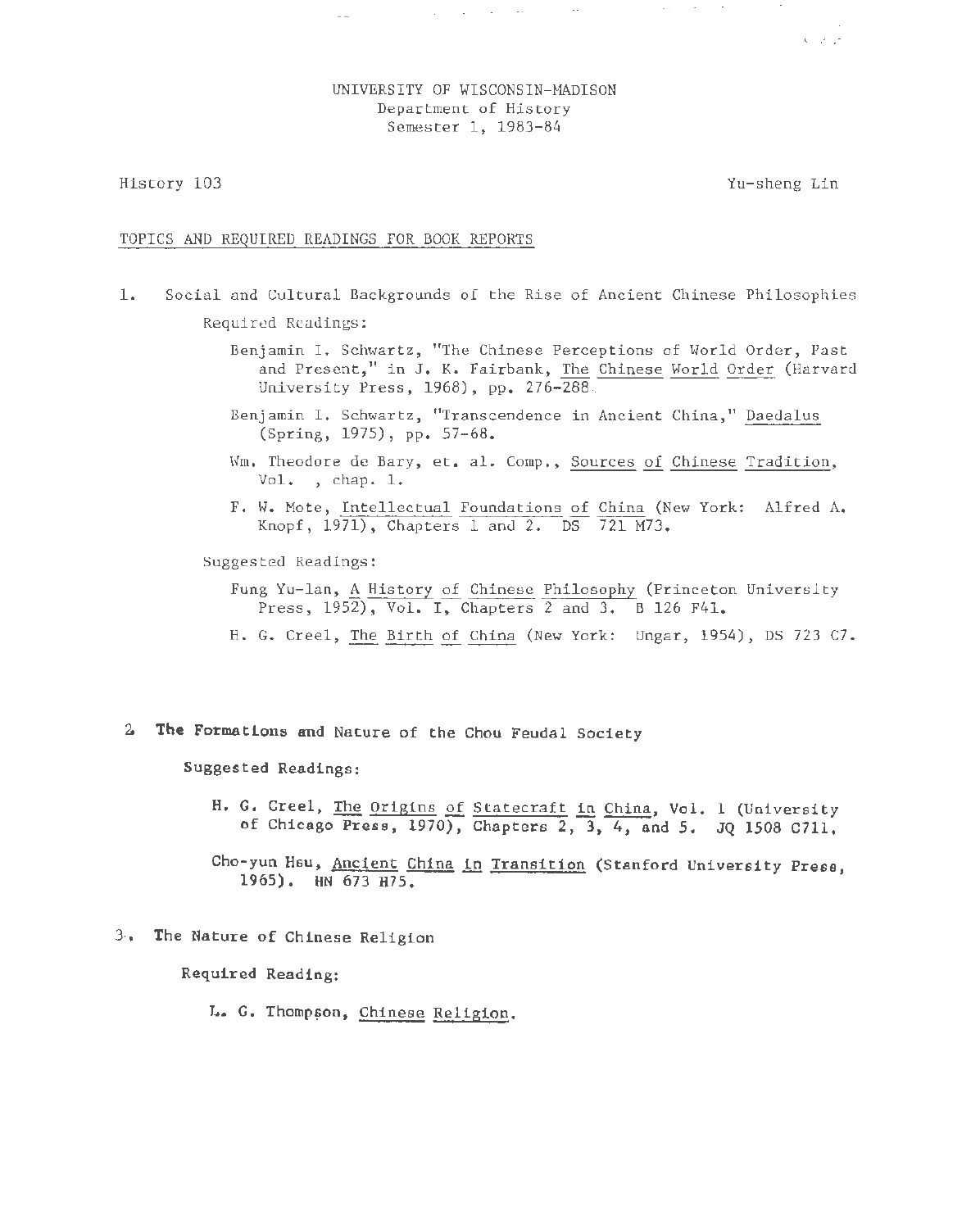# 4. The Moral Idealism of Confucius and Mencius

Required Readings:

- Lin, Yu-sheng, "The Evolution of the Pre-Confucian Meaning of Jen and the Confucian Concept of Moral Autonomy," Monumenta Serica, Vol. 31 (1974-75), pp. 172-204. RB Hist. L 6595 EV.
- D. C. Lau, Confucius: The Analects (Penguin Books, 1979).

Kung-Chuan Hsiao, A History of Chinese Political Thought, vol. 1, chap. 2, pp. 79-142 and chap. 3, pp. 143-213.

Suggested Readings:

- Wm. Theodore de Bary, et. al., comp., Sources of Chinese Tradition, vol. I, chapter 2 and pp. 86-98.
- D. C. Lau, tr., Mencius (Penguin Books, 1970), "Introductions," pp. 7-46; "Appendix 5: On Hancfus' Use of the Method of Analogy in Argument," pp. 235-263. B128 M33 E59.
- James Legge, tr., Confucian Analects in the Four Books (Paragon Reprinting Corp.), or The Chinese, Classics (Hong Kong University Press, 1960). PL 2461 R43.

The Metaphysical and Political Thought of Classical Confucianism

Required Reading:

Benjamin I. Schwartz, "Some Polarities in Confucian Thought," in A. F. Wright and D. Nivison, eds., Confucianism in Action (Stanford University Press, 1959), pp. 50-62, BL 1840 N55.

Suggested Readings:

Sources of Chinese Tradition, Vol. I, pp. 113-131.

James Legge, tr., The Doctrine of the Man and The Great Learning in The Four Books or The Chinese Classics.

6. Moism

Required Reading:

F. W. Mote, Intellectual Foundations of China, Chapter 5.

Suggested Readings;

Kung-Chuan Hsiao, chap. 4. 214-272.

Burton Watson, er., Motzu: Basic Writings (Columbia University Press, 1963). B128 M6W3.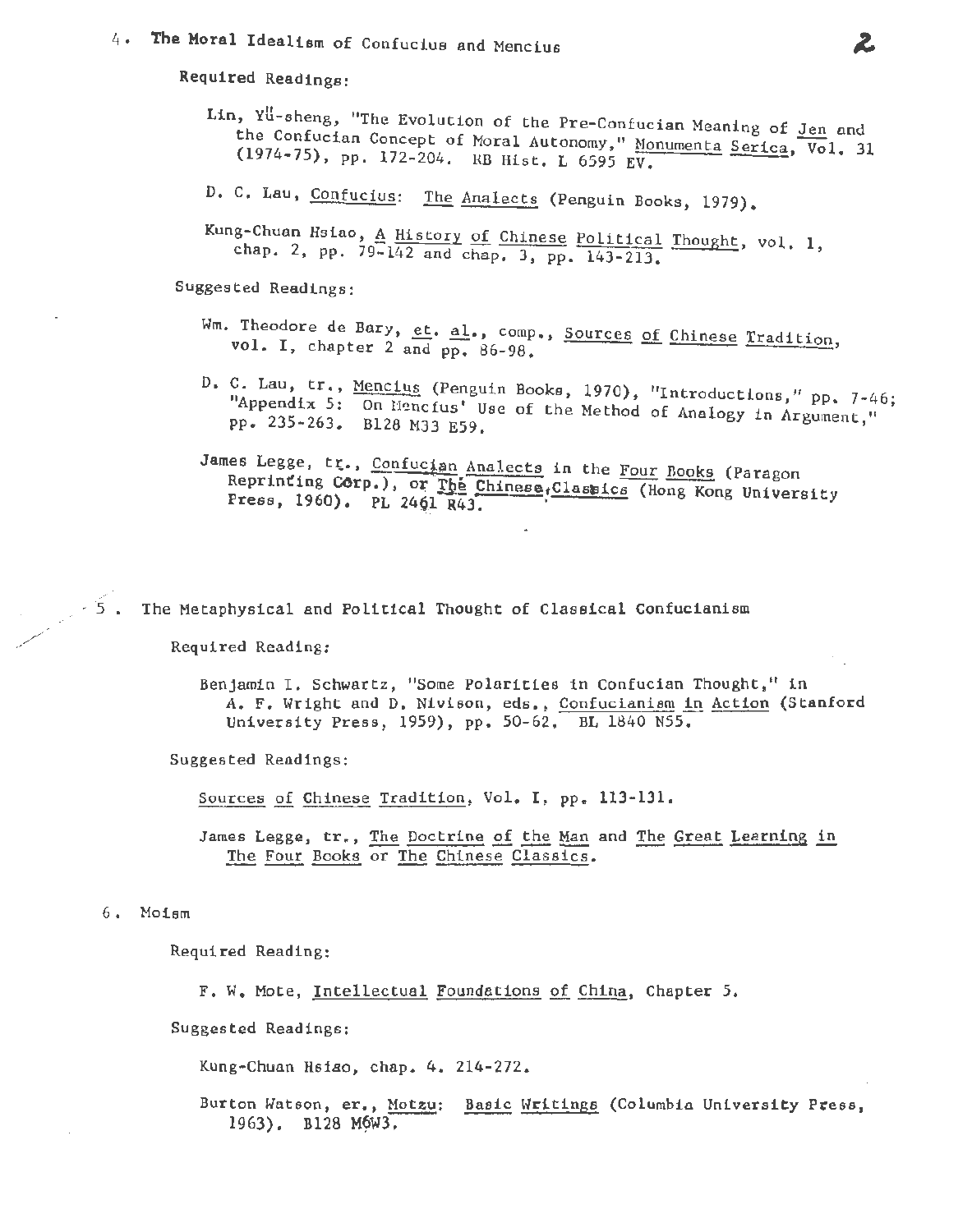#### 7. Classical Taoism

Required Readings:

Wing-tsit Chan, tr., The Way of Lao Tzu.

F. W. Mote, Intellectual Foundations of China, Chapter 4.

Kung-Chuan Hsiao, chap. 5, 273-318.

Suggested Readings:

- D. C. Lau, "The Treatment of Opposites in Lao Tzu," Bulletins of the School of Oriental and African Studies, Vol. 21 (1958), pp.  $344-360$ . RB Hist. L3621 TR.
- Burton Watson, tr., The Complete Works of Chuang Tzu (Columbia University Press, 1968). BL 1900 C5 W34.
- Max Kaltenmark, Lao Tzu and Taoism (Stanford University Press, 1969). BL 1930 K 313.
- 8. The Founding of the Chinese Poetical Tradition: The Book of Songs (the Shih-ching) and The Songs of Ch'u (the Ch'u-tz'u)

Suggested Readings:

المرار

Arthur Waley, tr., The Book of Songs.

- David Hawkes, tr., Ch'u Tz'u: The Songs of the South (Oxford University Press).
- Shih-hsiang Chen, "The Shih Ching: Its Generic Significance in Chinese Literary History and Poetics," Chung-yang yen-chiu yuan li-shih yu-yen yen-chiu so chi-k'an (Bulletin of the Institute of History and Philology, Academic Sinica), Vol. 39, Pt. 1 (1969), pp. 371-413.
- Shih-hsiang Chen, "The Genesis of Poetic Time: The Greatness of Ch'u Yuan, Studied With a New Critical Approach," Ch'ing-hua hsueh-pao (Tsing Hua Journal of Chinese Studies), New Series, Vol. 10, No. 1 (June, 1973), pp. 1-44.
- 9. Hsuntzu, Legalism, and the Establishment of the Chinese Empire

Required Readings:

- D. C. Lau, "Theories of Human Nature in Mencius and Shyuntzyy [Hsuntzu]," Bulletin of the School of Oriental and African Studies, Vol. 15(1953), pp. 541-565. RB Hist. L3621 T.
- F. W. Mote, Intellectual Foundations of China, Chapter 7.

Kung-Chuan Hsiao, chaps. 6 and 7, pp. 319-424.

Suggested Readings:

- Burton Watson, tr., Hsuntzu: Basic Writings (Columbia University Press, 1963). B128 H66 E55.
- Burton Watson, tr., Han Fei Tzu: Basic Writings (Columbia University Press, 1964). PL 2662 H3 A28.

 $\beta$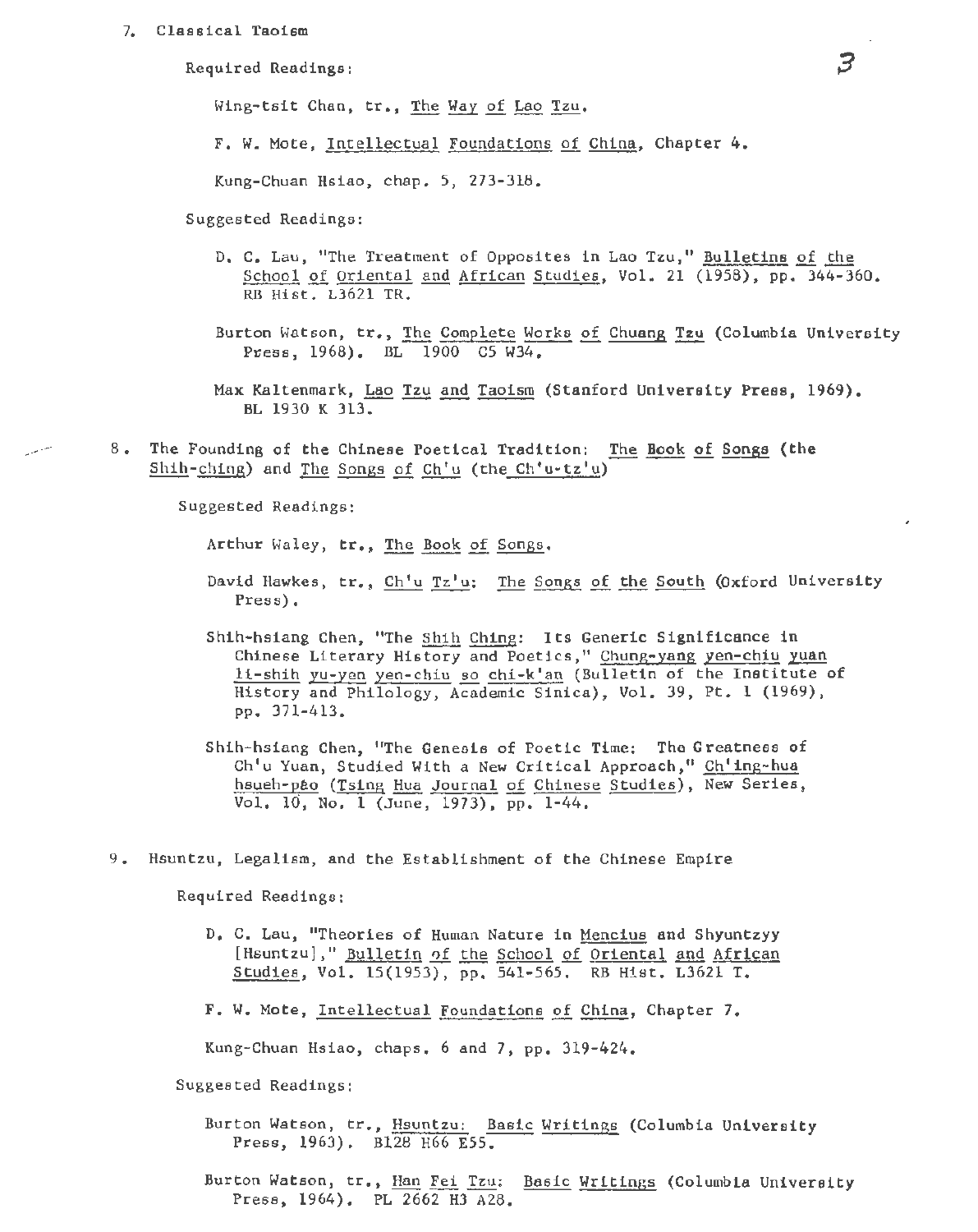'10 Chinese Thought on Natural Law

Suggested Reading:

Joseph Needham, Science and Civilization in China, Vol. 2, Chapter 18: "Human Law and the Laws of Nature in China and the West," pp. 518-583.

11· .The Transformations of Confucianism in the Han

Required Reading:

Sources of Cbinese Traditions, Vol. I, Chapters 7 and 8, pp. 145-210.

Kung-Chuan Hsiao, chaps. 8 and 9, pp. 427-548.

Suggested Reading:

Fung Yu-lan, History of Chinese Philosophy, Vol. II, Chapters 2 and 3.

12. Han Society

Required Reading:

- Lien-sheng Yang, "Great Families of Eastern Han," in E-tu Zen Sun and John de Francis, trs., Chinese Social History (Washington, D.C., 1965), pp. 103-134. HN 675 S8.
- 13. Social Consciousness on the Eve of the Breakdown of the Han.

Required Reading:

- E. Balazs, Chinese Civilization and Bureaucracy, Chapter 13. DS 721 B213.
- 14. Social and Political Conditions of the Wei, Chin, Southern and Northern Dynasties and the Rise of Neo-Taoism

Required Readings:

E. Balazs, Chinese Civilization and Bureaucracy, Chapter 14.

Kung-Chuan Hsiao, chap. 11, pp. 602-667.

Suggested Readings:

Fung Yu-lan, History of Chinese Philosophy, Vol. II, Chapters 5 and 6.

E. Zurcher, The Buddhist Conquest of China, Vol. I, pp. 86-95. BL 1430 Z8.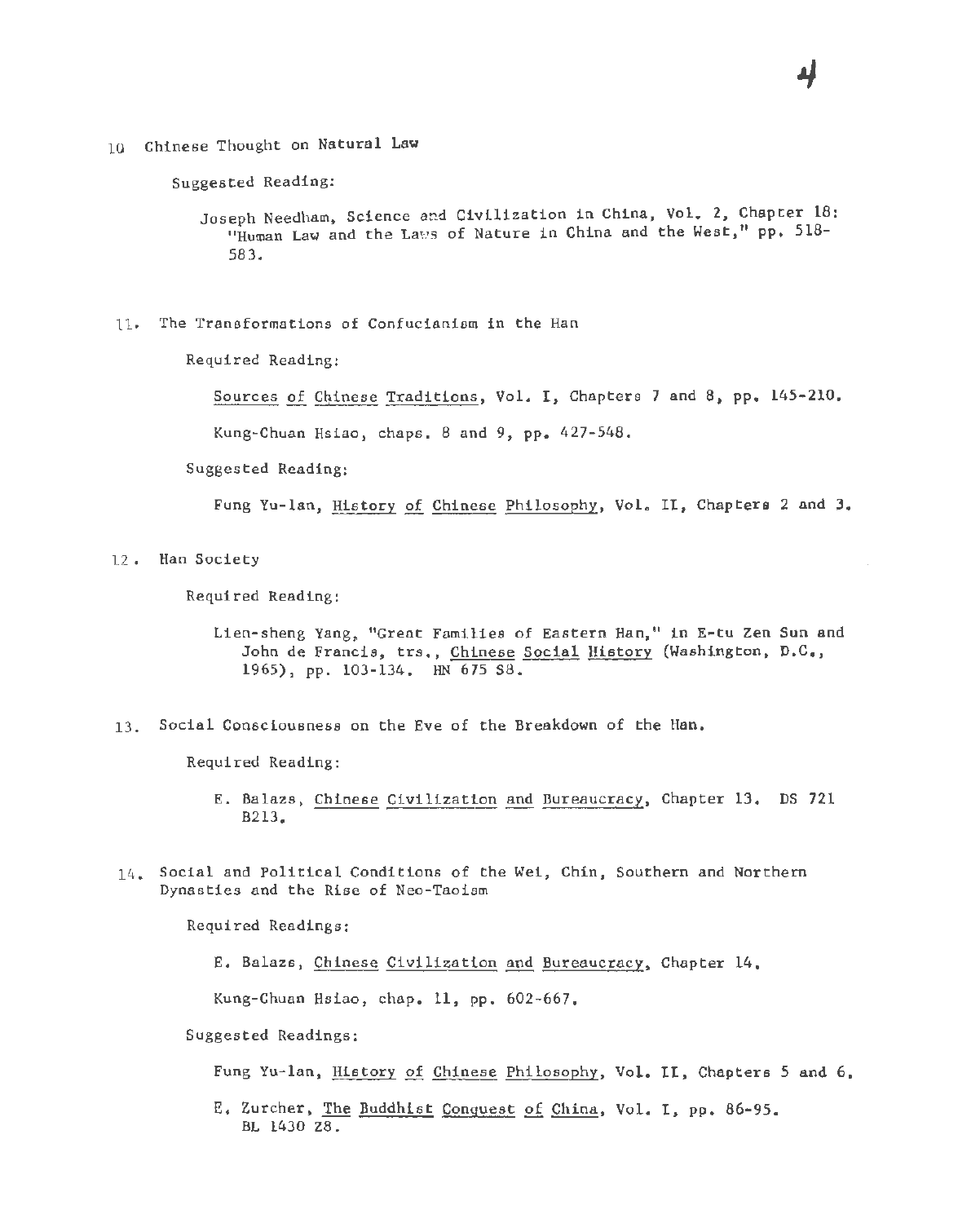# UNIVERSITY OF WISCONSIN--MADISON Department of History Semester I, 1983-84

| COURSE NO. | <b>COURSE TITLE</b>                      | <b>INSTRUCTOR</b> |
|------------|------------------------------------------|-------------------|
| 103        | Introduction to East Asian History-China | Yu-sheng Lin      |

## COURSE DESCRIPTION

History 103 is an introductory and yet comprehensive survey of political, social, economic, cultural and philosophical developments in Chinese history from the dawn of Chinese civilization circa 1500 B.C. to the founding of the Communist State in 1949. The course is intended for freshmen, sophomores who wish a general exposure to the history of China and/or those who intend to take a preparatory course for the Department's upper division offerings in East Asian history. Though a chronological sequence will be followed, the vast areas of subject matters that are covered in this course necessitates a topical approach to provide depth in understanding the basic patterns and themes of Chinese history. The course is concerned in particular with an elucidation of the essential features of Chinese civilization developed in the classical and traditional period (1500 B.C.--1840 A.D.) and their transformation under the impact of the West during the modern era (1840-1949).

## LECTURES

Two lectures per week, supplemented by discussion sessions. Considerable use is made of audio-visual materials (filmstrips and movies) in class.

## WRITTEN ASSIGNMENTS AND EXAMINATIONS

- (1) A mid-term in-class examination (50% identifications; SO% short essays)
- (2) A final in-class examination (50% identifications; 50% short essays)
- (3) One 7-10 page typewritten (double-spaced) report on the assigned readings or on topics of the student's choice approved by the instructor

#### GRADING SYSTEM

Report  $--$  40%; Exams  $--$  50%; Performance in Discussion Sections  $--$  10%.

#### REQUIRED READINGS

- John K. Fairbank and Edwin 0. Reischauer, China: Tradition and Transformation (Houghton Mifflin Co., 1978).
- John T. Meskill, ed., An Introduction to Chinese Civilization (D. C. Heath & Co., 1973).

#### RECOMMENDED TEXT:

F. W. Mote, Intellectual Foundation of China (Alfred A. Knopf, 1971),

- Lin Yu-sheng, The Crisis of Chinese Consciousness (University of Wisconsin Press, 1979).
- Cao Xueqin, The Story of the Stone (also known as Dream of the Red Chamber), tr., David Hawkes (Penguin Classics, 1973-83).